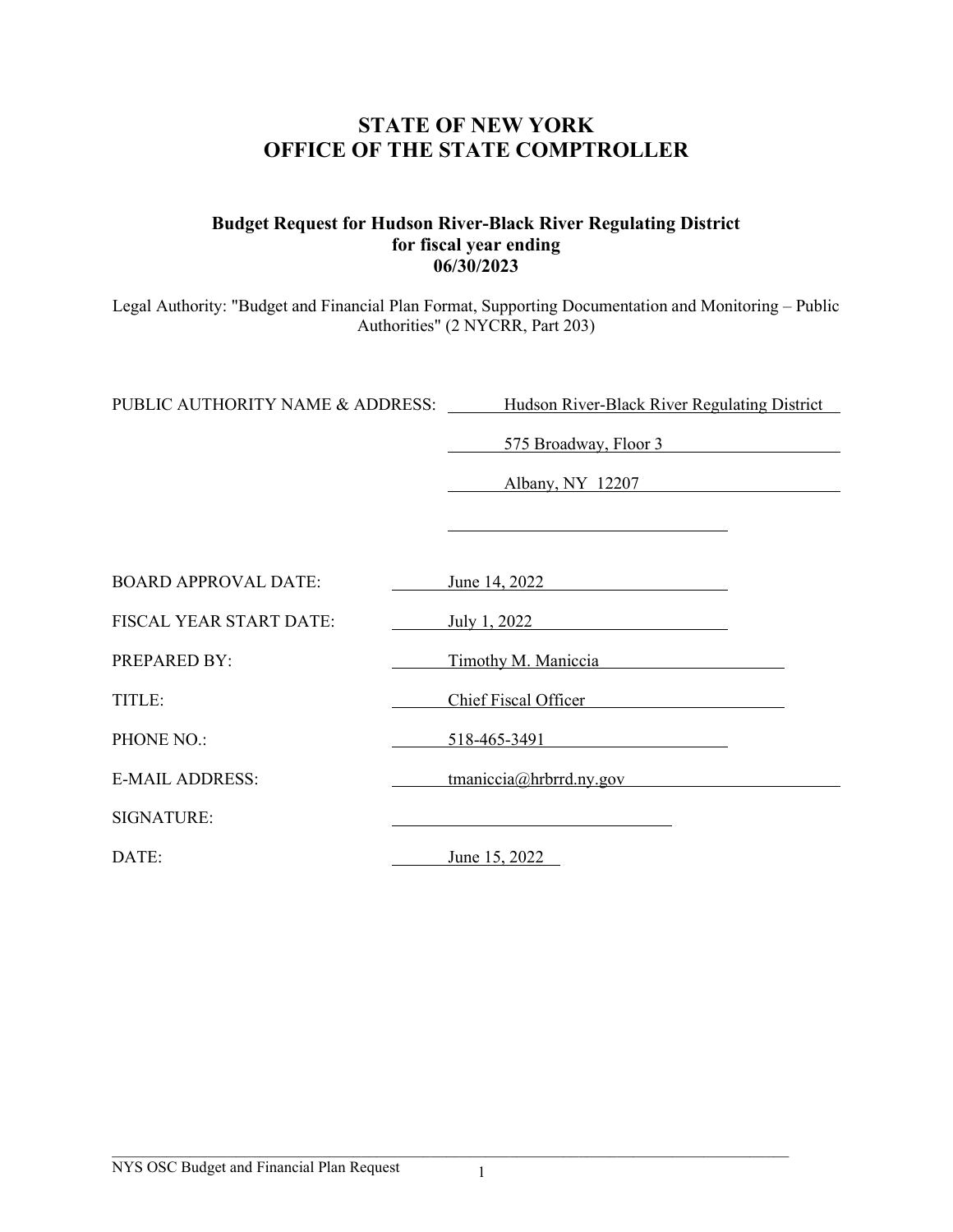- 1. The budget and financial plan shall be accompanied by all requirements listed in Section 203.6 of 2 NYCRR, including:
	- a. an explanation of the public authority's relationship with the unit or units of government, if any, on whose behalf or benefit the authority was established;

The Regulating District's mission is to comply with its enabling statute [\(Article 15 Title 21 of the](http://www.hrbrrd.com/title21.html)  [Environmental Conservation Law\)](http://www.hrbrrd.com/title21.html) to:

- Formulate policy for watershed management
- Operate and maintain reservoir facilities
- Regulate water flow from reservoirs to minimize flooding during periods of high-water flow
- Augment river flows to maintain water quality during low flow periods
- Operate a data-gathering system for precipitation, stream flow, snow depth and flood conditions
- At Great Sacandaga Lake maintain specific reservoir levels in accordance with the  $\overline{Upper}$ [Hudson/Sacandaga Offer of Settlement](http://www.hrbrrd.com/operationsacandagalake.html)
- At Indian Lake, Stillwater Reservoir, Old Forge and Sixth Lake provide storage during period of high flow and augment naturally occurring low flows
- Maintain a sound financial status for maintenance of Regulating District facilities
- Promulgate rules and regulations necessary to fulfilling its mission.

The Regulating District has four main revenue sources:

- i. Statutory Beneficiaries (Hudson River Area, Black River Area, NYS Share): In accordance with the Regulating District's enabling statute [\(Article 15 Title 21 of the](http://www.hrbrrd.com/title21.html)  [Environmental Conservation Law\),](http://www.hrbrrd.com/title21.html) the Regulating District annually assesses its operation and maintenance expenses, amongst the beneficiaries of record.
- ii. Hydroelectric Site Agreements (Hudson River and Black River Areas): The Regulating District receives revenues from hydroelectric site agreements that grant certain hydroelectric generators the right to use State-owned land, head and/or water rights for the production of hydroelectric power. The Regulating District is presently a party to two such agreements; one at the Conklingville Dam in the Hudson River Area and the other at the Stillwater Dam in the Black River Area.
- iii. Great Sacandaga Lake Permit Fees (Hudson River Area only): The Regulating District collects an access permit fee for use of a portion of the State-owned buffer zone encompassing the Great Sacandaga Lake.
- iv. Headwaters Benefit fees (Hudson River Area only) pursuant to Section 10f of the Federal Power Act. Fees, which are set by FERC, are payable by each hydroelectric licensee upon satisfaction of refunds in certain cases.
- b. a description of the budget process, including the dates of key budget decisions;

## **See Exhibit 1 Attached: Triennial Budget Development Schedule**

c. a description of the principal budget assumptions, including sources of revenues, staffing and future collective bargaining costs, and programmatic goals;

 $\mathcal{L}_\mathcal{L} = \{ \mathcal{L}_\mathcal{L} = \{ \mathcal{L}_\mathcal{L} = \{ \mathcal{L}_\mathcal{L} = \{ \mathcal{L}_\mathcal{L} = \{ \mathcal{L}_\mathcal{L} = \{ \mathcal{L}_\mathcal{L} = \{ \mathcal{L}_\mathcal{L} = \{ \mathcal{L}_\mathcal{L} = \{ \mathcal{L}_\mathcal{L} = \{ \mathcal{L}_\mathcal{L} = \{ \mathcal{L}_\mathcal{L} = \{ \mathcal{L}_\mathcal{L} = \{ \mathcal{L}_\mathcal{L} = \{ \mathcal{L}_\mathcal{$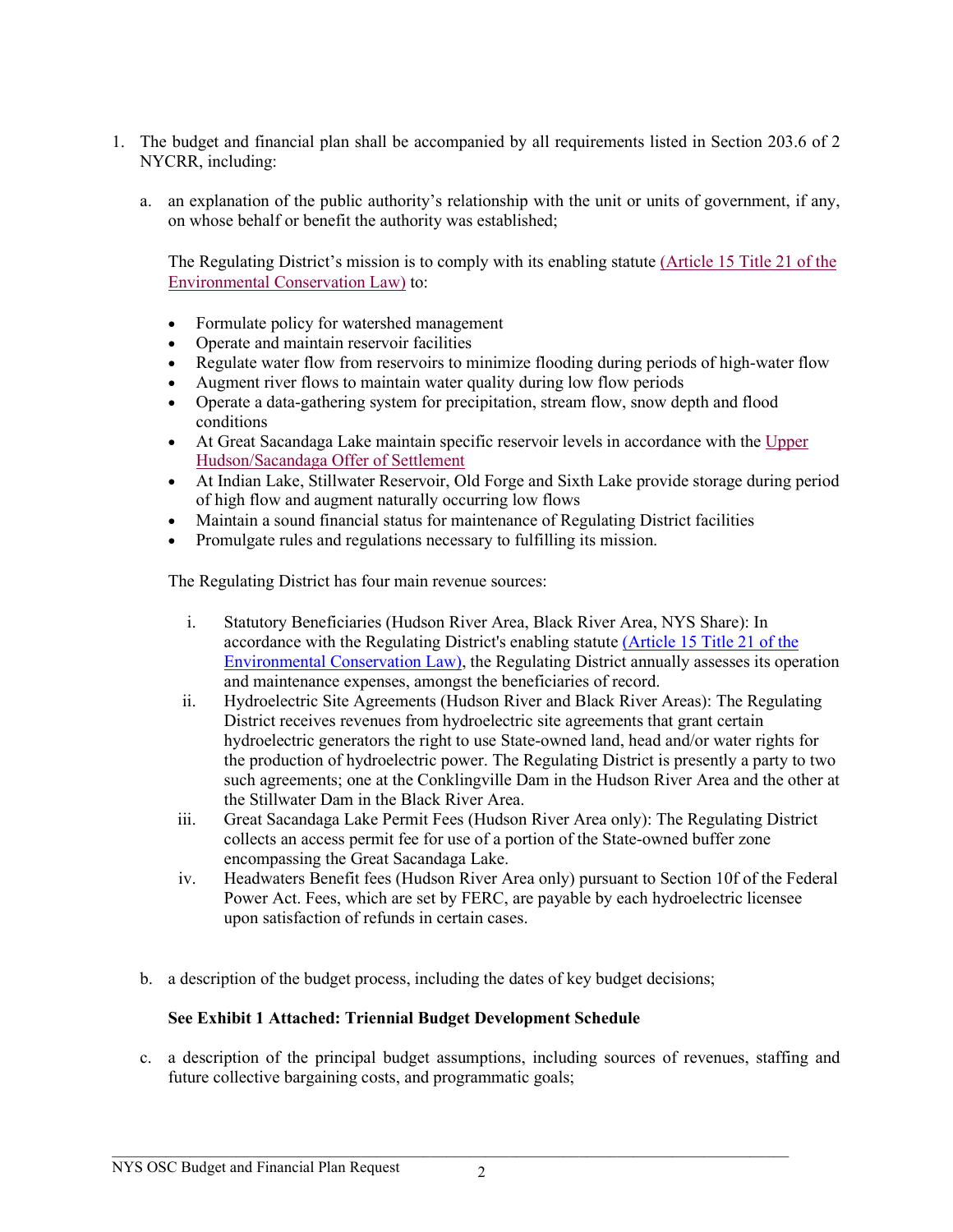## **See Exhibit 2 Attached: 2022-24 Budget Assumptions**

- d. a self-assessment of budgetary risks;
	- i. Cyclical risks arise largely from the Regulating District's external environment, including economic and fiscal stress placed on sources of revenue by the COVID-19 pandemic and broader economic forces. Structural risks arise from statutory sources of revenue growing slower than projected expenditures. There is currently no pending litigation and no future litigation anticipated.
- e. a revised forecast of the current year's budget;

## **See Attached: Actual Performance\_2020\_2021\_Current\_Budget\_Forecast\_2021-22**

- f. a reconciliation that identifies all changes in estimates from the projections in the previously approved budget or plan; **N/A**
- g. a statement of the last completed fiscal year's actual financial performance in categories consistent with the proposed budget or financial plan;

## **See Attached: Actual Performance\_2020\_2021\_Current\_Budget\_Forecast\_2021-22**

- h. a projection of the number of employees, including sources of funding, the numbers of full-time and full-time equivalents, and functional classifications;
	- i. 20 employees, 19 of which are full-time and 1 part-time
	- ii. 13 CSEA Union (clerical/blue collar), 7 Management/Exempt
	- iii. Funding Sources are beneficiary assessment and other sources mentioned above (in 1.a.).
- i. a statement of each revenue-enhancement and cost-reduction initiative that represents a component of any gap-closing program and the annual impact on revenues, expenses and staffing;
	- i. Actions taken in the State Fiscal Year 2021-22 and 2022-23 budgets providing financial assistance for rehabilitation work on the Conklingville Dam and shifting responsibility from the Regulating District to New York State for payment of real property taxes on State owned lands will reduce Regulating District spending by more than \$3 million in Fiscal Year 2022-23.
	- ii. Conservative budgeting and competitive procurement of construction services will result in savings of approximately \$500,000 in rehabilitation work of Hawkinsville Dam during Fiscal Year 2022-23.
	- iii. The Regulating District continues to reorganize in order to keep fulfilling its mission without filling vacancies that arose in June 2021 and May 2022, generating approximately \$100,000 in savings.
	- iv. The Regulating District took a number of other, smaller, actions to reduce operating expenses.
- j. a statement of the source and amount of any material non-recurring resource that is planned for use in any given fiscal year; **- N/A**
- k. a statement of any transactions that shift material resources from one year to another and the amount of any reserves; - **N/A**

 $\mathcal{L}_\mathcal{L} = \{ \mathcal{L}_\mathcal{L} = \{ \mathcal{L}_\mathcal{L} = \{ \mathcal{L}_\mathcal{L} = \{ \mathcal{L}_\mathcal{L} = \{ \mathcal{L}_\mathcal{L} = \{ \mathcal{L}_\mathcal{L} = \{ \mathcal{L}_\mathcal{L} = \{ \mathcal{L}_\mathcal{L} = \{ \mathcal{L}_\mathcal{L} = \{ \mathcal{L}_\mathcal{L} = \{ \mathcal{L}_\mathcal{L} = \{ \mathcal{L}_\mathcal{L} = \{ \mathcal{L}_\mathcal{L} = \{ \mathcal{L}_\mathcal{$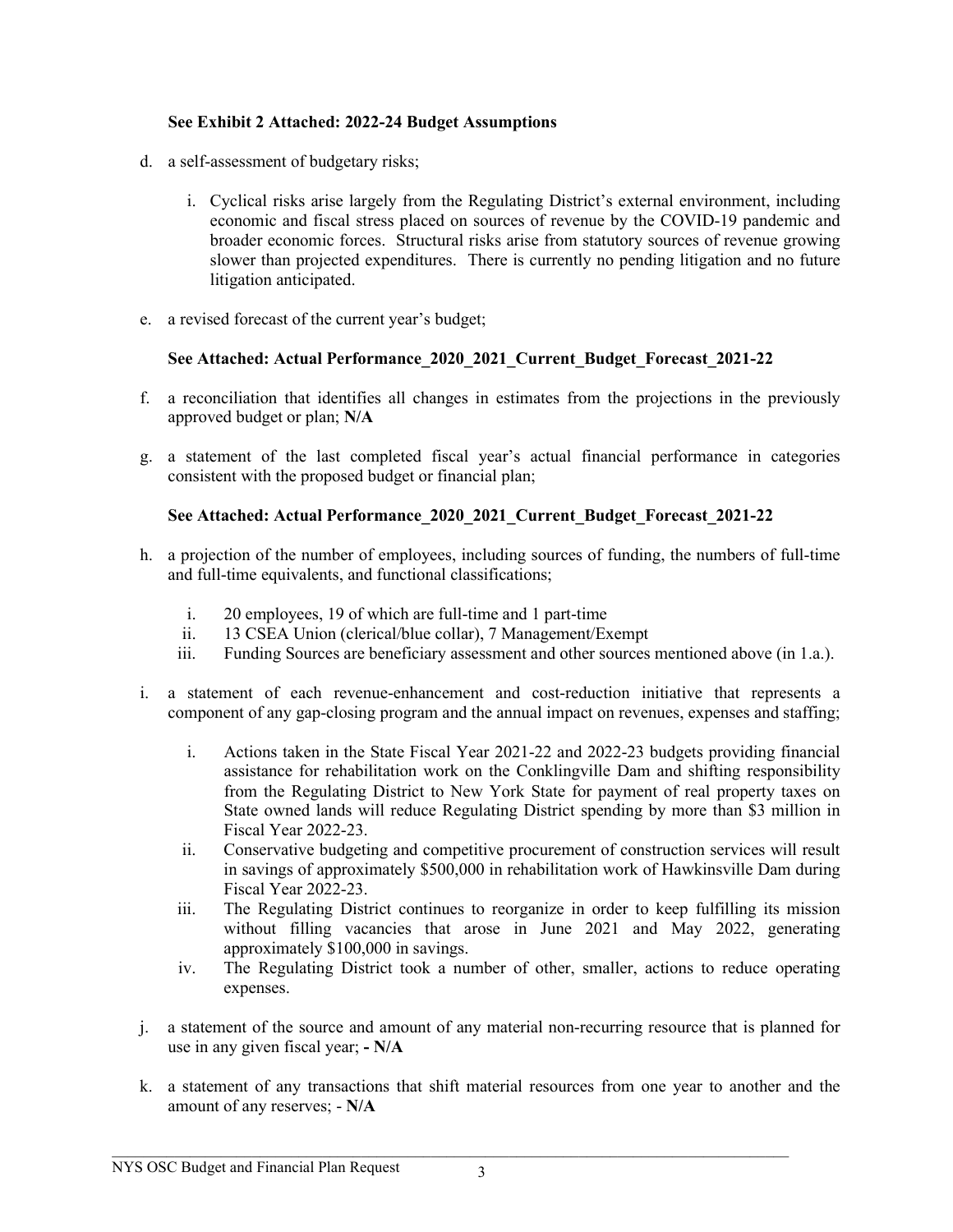l. a statement of borrowed debt projected to be outstanding at the end of each fiscal year covered by the budget or financial plan; the planned use or purpose of debt issuances; scheduled debt service payments for both issued and proposed debt; the principal amount of proposed debt and assumed interest rate(s); debt service for each issuance as a percentage of total pledged revenues, listed by type or category of pledged revenues; cumulative debt service as a percentage of available revenues; and amount of debt that can be issued until legal limits are met; and

The Regulating District had and projects the following amount of debt outstanding at the end of each fiscal year covered by the budget or financial plan:

| $2020 - 21:$           | \$0.765MM |
|------------------------|-----------|
| $2021-22$ (projected): | \$0.749MM |
| $2022-23$ (projected): | \$0.734MM |

The debt, incurred via a financing arrangement with the New York State Environmental Facilities Corporation (EFC), is being used to finance reconstruction work at the Conklingville Dam. The Regulating District extended this arrangement from November 2, 2020 to November 2, 2022. The Regulating District anticipates converting this short-term financing arrangement with EFC to a long-term arrangement during Fiscal Year 2022-23. The exact timing is dependent on EFC. If EFC goes to market after November 2, 2022, the Regulating District expects to seek another short-term extension of its short-term financing arrangement, perhaps until December 31, 2022. The interest rate on this short-term financing arrangement has been reduced from 0.99% to  $0.32\%$ .

The Regulating District paid and projects to pay debt service expense in the following amounts at the end of each fiscal year covered by the budget or financial plan:

| $2020 - 21:$           | \$0.022MM (of which, \$0.015MM is a projected principal payment) |
|------------------------|------------------------------------------------------------------|
| $2021-22$ (projected): | \$0.018MM (of which, \$0.016MM is a projected principal payment) |
| $2022-23$ (projected): | \$0.017MM (of which, \$0.015MM is a projected principal payment) |

Debt service as a percentage of Regulating District revenue at the end of each fiscal year covered by the budget or financial plan is:

| 2020-21:             | 0.28%    |
|----------------------|----------|
| 2021-22 (projected): | $0.24\%$ |
| 2022-23 (projected): | $0.23\%$ |

No individual source of revenue is pledged to cover the Regulating District's debt service expense. The Regulating District is not limited by statute in the amount of debt it may have outstanding.

m. a statement of the annual projected capital cost broken down by category and sources of funding, and for each capital project, estimates of the annual commitment, total project cost, expected date of completion and the annual cost for operating and maintaining those capital projects or capital categories that, when placed into service, are expected to have a material impact on the operating budget.

## **See Attached: Engineering and Construction Budget Schedule**

 $\mathcal{L}_\mathcal{L} = \{ \mathcal{L}_\mathcal{L} = \{ \mathcal{L}_\mathcal{L} = \{ \mathcal{L}_\mathcal{L} = \{ \mathcal{L}_\mathcal{L} = \{ \mathcal{L}_\mathcal{L} = \{ \mathcal{L}_\mathcal{L} = \{ \mathcal{L}_\mathcal{L} = \{ \mathcal{L}_\mathcal{L} = \{ \mathcal{L}_\mathcal{L} = \{ \mathcal{L}_\mathcal{L} = \{ \mathcal{L}_\mathcal{L} = \{ \mathcal{L}_\mathcal{L} = \{ \mathcal{L}_\mathcal{L} = \{ \mathcal{L}_\mathcal{$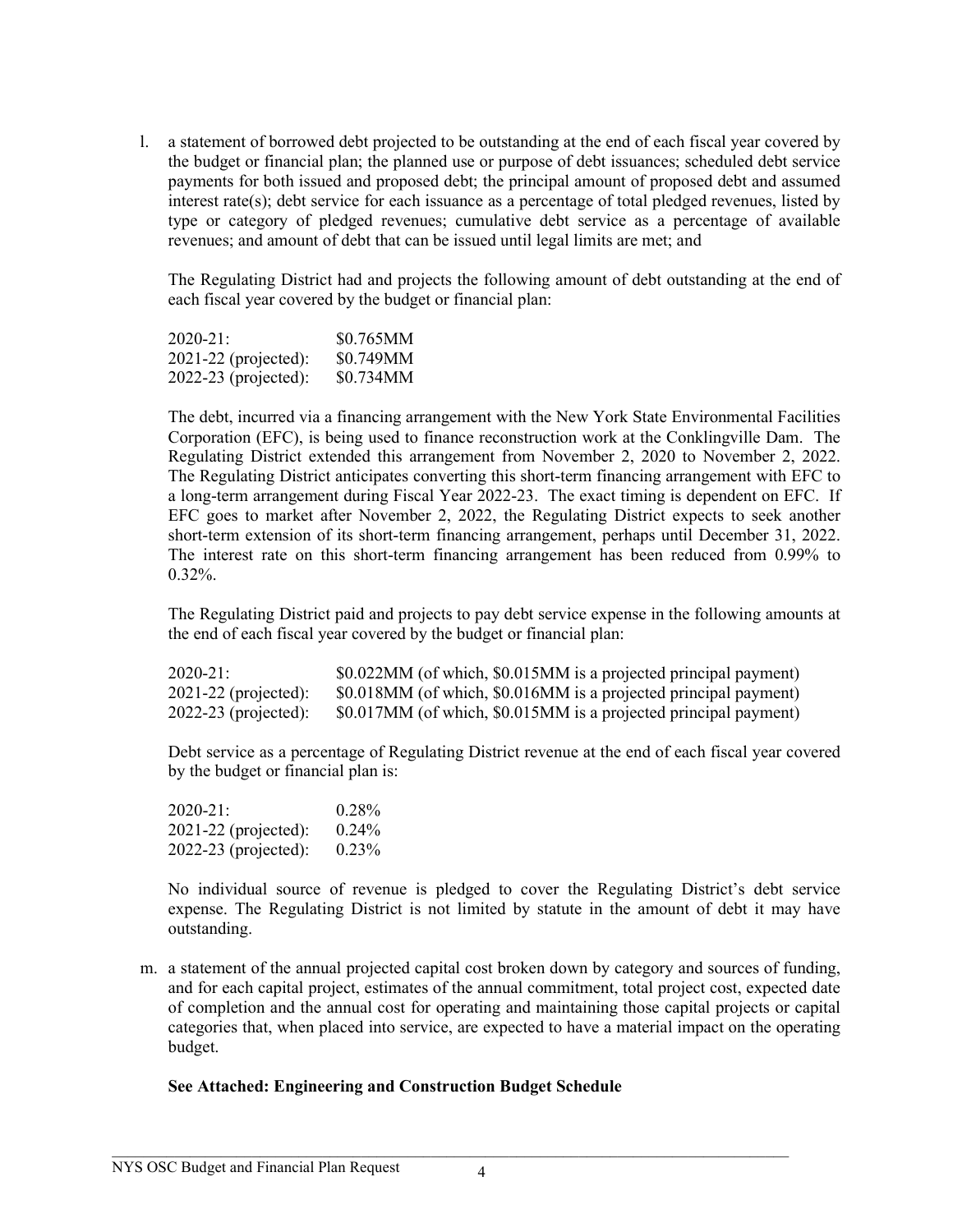**NOTE**: In accordance with Section 203.8 of 2 NYCRR, the public authority must inform the State Comptroller in writing at any point during the fiscal year when the chief financial officer learns of the potential financial impact of any adverse development that would materially affect the budget or financial plan.  $-N/A$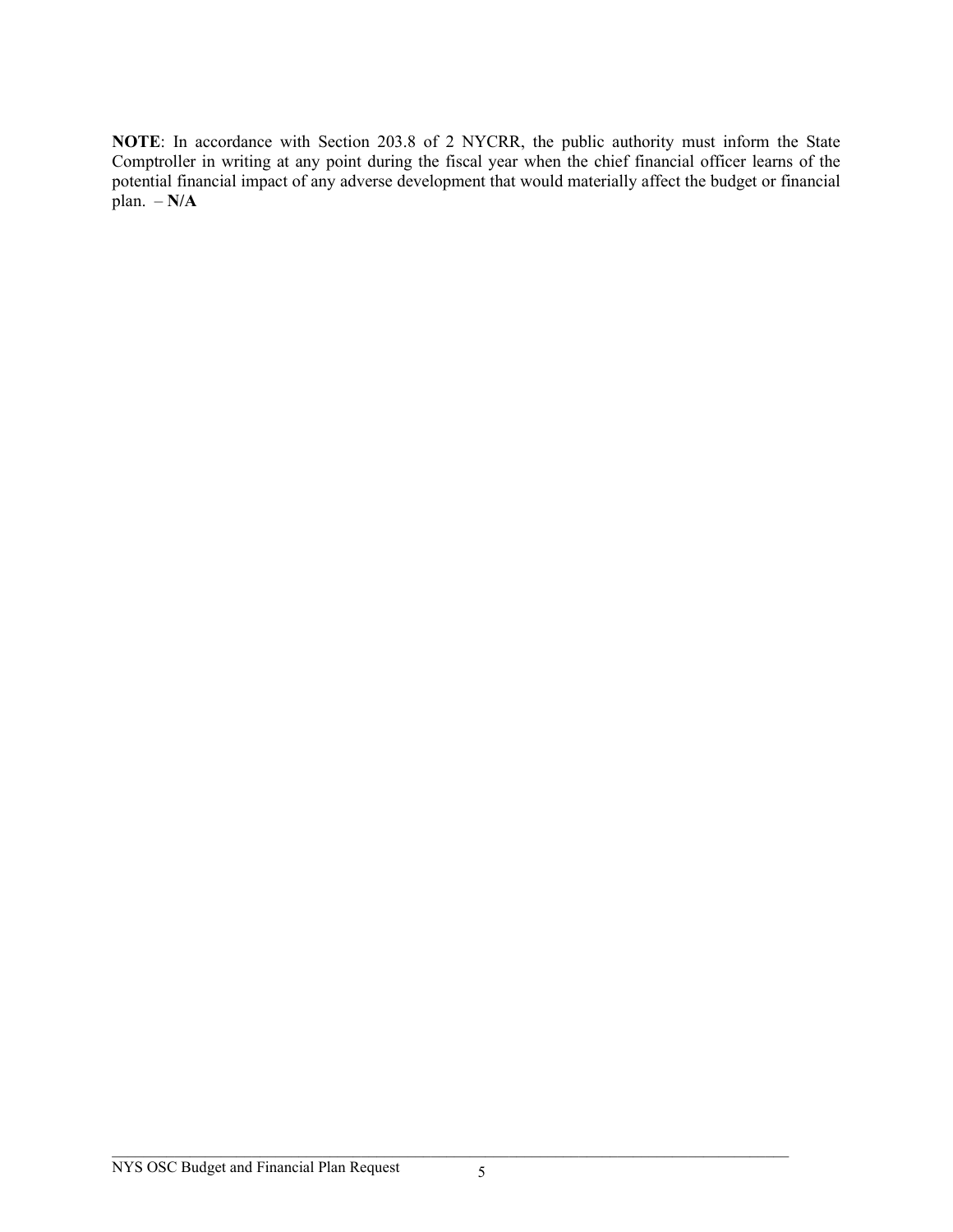

# Hudson River -<br>Black River<br>Regulating District

## **Exhibit 1 Budget Development Schedule Fiscal Years 2021-22, 2022-23, 2023-24**

**Activities/Deliverables Participants Target Date (Month/Year)**

Current Services Budget Session Sr. Staff December 2020

> Assumptions

- $\triangleright$  Revenue
	- o Pre-Assessment Income
		- Water Power Agreements
		- **Headwater Benefit Fees**
		- **Permit System Fees**
		- **Interest**
		- **Other**
	- o Assessments State, Hydroelectric Providers
- ▶ Operating Plan
	- o Staffing, Salary and Wages
	- o Fringe Benefits, including Health Insurance, Pension
	- o Real Property Taxes
	- o Other
- $\triangleright$  Capital Plan
	- o Engineering and Construction Spending
	- o Financing

| <b>Budget Discussions</b>                                                  | CFO, Finance and Sr. Staff | January-March 2021                        |
|----------------------------------------------------------------------------|----------------------------|-------------------------------------------|
| Produce 1 <sup>st</sup> Budget Draft                                       | CFO and Executive Director | March 2021                                |
| <b>Status Report to Board Finance Committee</b><br>(Present initial Draft) | <b>CFO</b>                 | March 2021 Fin. Comm. Mtg.                |
| Produce Final Budget Draft                                                 | <b>CFO</b>                 | April 2021                                |
| <b>Review Final Draft Budget</b>                                           | CFO/ED/Finance Committee   | May 2021 Fin. Comm. Mtg.                  |
| <b>Adopt Triennial Budget</b>                                              | Board                      | June 2021 Fin. Comm. and<br>Board Meeting |

350 Northern Boulevard, Albany, NY 12204 │518-465-3491 737 Bunker Hill Road, Mayfield, NY 12117 │518-661-5535

317 Washington Street, Watertown, NY 13601│315-788-5440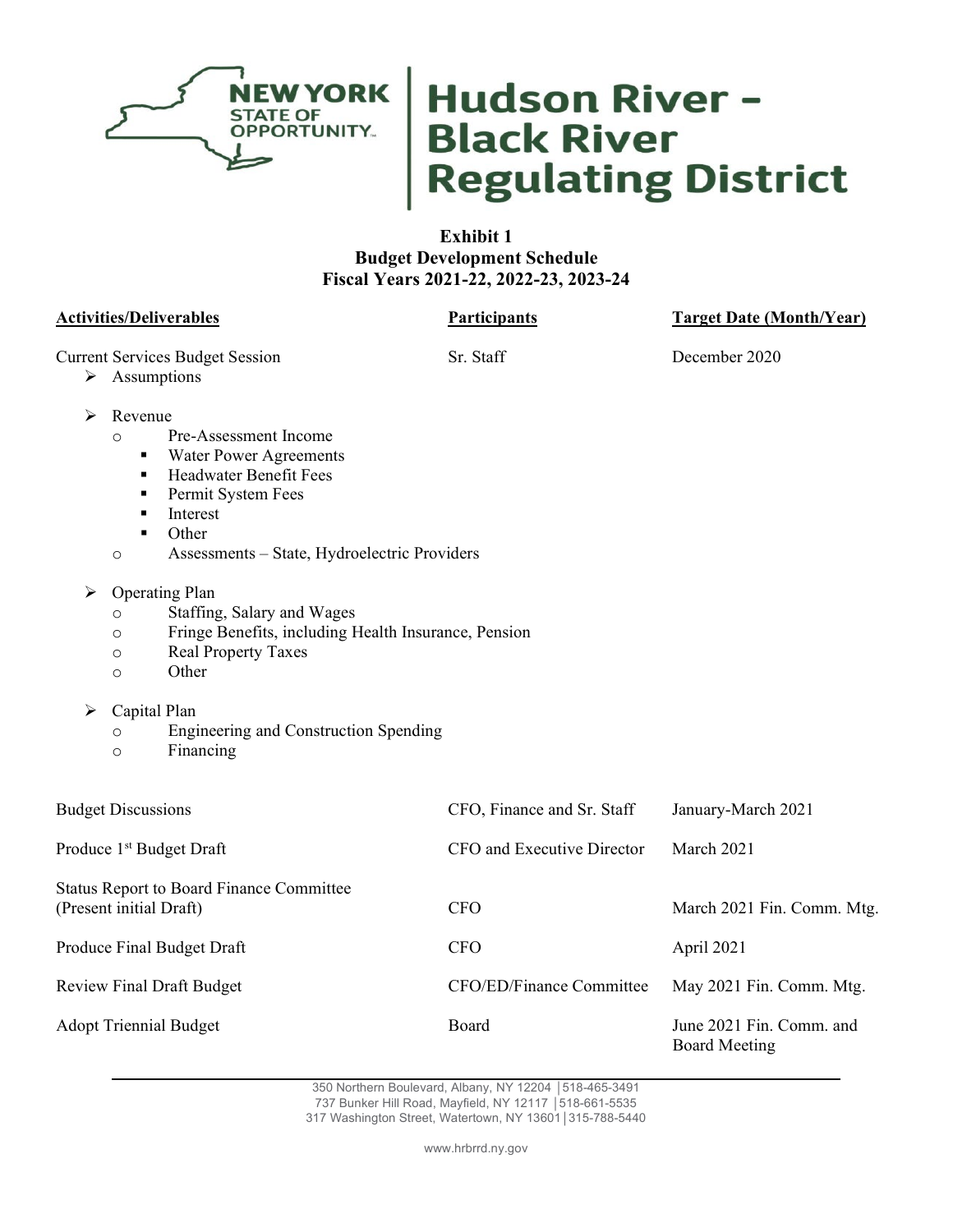# **Exhibit 2 2022-24 Budget Assumptions**

| <b>Expenses-</b>         | Salaries                     | All Steps and COLA included for all budgeted positions           |
|--------------------------|------------------------------|------------------------------------------------------------------|
| <b>Operating</b>         |                              |                                                                  |
|                          | Pension                      | 16.5% of payroll, per OSC                                        |
|                          | Health, Dental, Vision       | Active + Retiree costs with 5.5% growth in each outyear per most |
|                          |                              | recent CMS long-term forecast                                    |
|                          | Social Security and          | 6.2% and 1.45% of payroll                                        |
|                          | Medicare                     |                                                                  |
|                          | All other                    | 2% annual growth from 2020-21 Adjusted or Estimated levels,      |
|                          |                              | except Property/Casualty Insurance, (projected 5% decrease) or   |
|                          |                              | other items where more precise Estimate available.               |
| <b>Expenses- Capital</b> | <b>Repairs to Structures</b> | Based on Chief Engineer's Engineering and Construction Budget    |
|                          | and Engineering              | Schedule (dated May 21) and consultation with Executive Director |
|                          | Consultant                   |                                                                  |
| <b>Expenses-Debt</b>     | <b>Interest Expense</b>      | Interest component of Note Repayment (\$36K) from HRA to BRA an  |
| <b>Service</b>           |                              | Expense for HRA and Non-Assessment Revenue for BRA               |
|                          | <b>Debt Payments</b>         | Based on debt service schedule provided by Fiscal Advisors &     |
|                          | Principal                    | Marketing (\$20K per year per \$1 million borrowed)              |
|                          | Debt Payments-               | Based on debt service schedule provided by Fiscal Advisors &     |
|                          | Interest                     | Marketing (\$35K per year per \$1 million borrowed)              |
| <b>Non-Assessment</b>    | <b>Reservoir Operating</b>   | Annual increases modeled after historical increases              |
| <b>Revenue-HRA</b>       | Agreement                    |                                                                  |
|                          | Permits                      | No increase in permit fees proposed for 2022-24 triennium        |
|                          | <b>10F</b>                   | 0% increase                                                      |
|                          | Interest                     | 2% annual growth from 2020-21 Adjusted levels                    |
|                          | <b>Bond Proceeds</b>         | Borrow for Final Design, Engineering - Construction Specs. /     |
|                          |                              | Docs./Bid Phase, Construction and Construction Observation       |
|                          |                              | expenses.                                                        |
| <b>Assessment</b>        | <b>NYS</b>                   | 22.18% of Expenses less Non-Assessment Revenue                   |
| <b>Revenue-HRA</b>       |                              |                                                                  |
|                          | Counties                     | Held at 2% annual growth from 2019-21 levels as per agreement    |
| <b>Non-Assessment</b>    | <b>Reservoir Operating</b>   | Annual increases modeled after historical increases              |
| <b>Revenue-BRA</b>       | Agreement                    |                                                                  |
|                          | Interest                     | 2% annual growth from 2020-21 Adjusted levels                    |
|                          | <b>Bond Proceeds</b>         | Borrow for Final Design, Engineering - Construction Specs. /     |
|                          |                              | Docs./Bid Phase, Construction and Construction Observation       |
|                          |                              | expenses.                                                        |
| Assessment               | <b>NYS</b>                   | \$1.25 million appropriated in recent years less 22.18% of HRA   |
| <b>Revenue-BRA</b>       |                              | expenses                                                         |
|                          | Counties                     | 7.18% of Expenses less Non-Assessment Revenue & NYS Share        |
|                          | Hydros                       | 92.82% of Expenses less Non-Assessment Revenue & NYS Share       |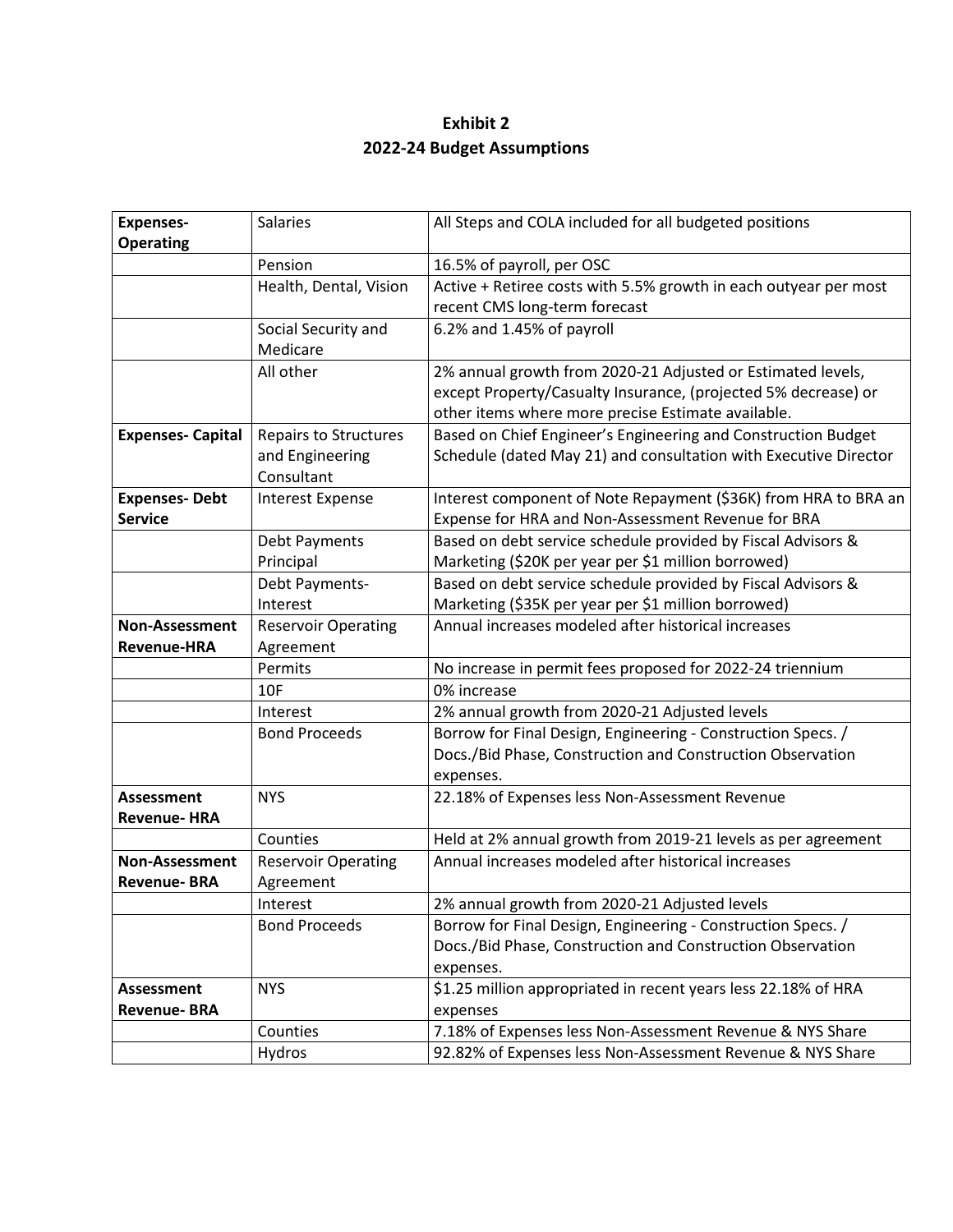## **Hudson River-Black River Regulating District Annual Public Authority Budget & Financial Plan Request 6/30/2023**

e. a revised forecast of the current year's budget;

g. a statement of the last completed fiscal year's actual financial performance in categories consistent with the proposed budget or financial plan;

|                                                 | <b>Budget FY</b><br>6/30/2021 |                      | <b>Actual</b><br>6/30/2021 | <b>Budget FY</b><br>6/30/2022 | <b>Revised</b><br><b>Forecast FY</b><br>6/30/2022 |
|-------------------------------------------------|-------------------------------|----------------------|----------------------------|-------------------------------|---------------------------------------------------|
| <b>Operating Revenue:</b>                       |                               |                      |                            |                               |                                                   |
| Assessments<br><b>Water Power Service</b>       | \$5,463,123                   | \$                   | 5,451,252                  | \$5,983,149                   | \$5,976,500                                       |
| <b>Permit Fees</b>                              | 1,484,466<br>412,000          |                      | 1,485,686<br>577,875       | 1,530,232<br>515,000          | \$<br>\$1,530,223<br>554,100                      |
|                                                 |                               |                      |                            |                               |                                                   |
| <b>Total Operating Revenue</b>                  | \$7,359,589                   | \$                   | 7,514,813                  | \$8,028,380                   | \$8,060,823                                       |
| <b>Operating Expenses:</b>                      |                               |                      |                            |                               |                                                   |
| <b>Salaries</b>                                 | \$1,674,028                   | \$                   | 1,668,633                  | \$1,665,799                   | \$1,597,166                                       |
| Payroll Taxes                                   | 166,600                       |                      | 126,310                    | 161,675                       | 122,183                                           |
| Pension                                         | 261,524                       |                      | 270,986                    | 273,833                       | 301,798                                           |
| Health Ins & Other Employee Benefits*           | 1,003,422                     |                      | 2,333,474                  | 1,111,890                     | 2,147,538                                         |
| <b>Real Estate Taxes</b>                        | 3,198,683                     |                      | 3,137,538                  | 3,262,657                     | 3,139,327                                         |
| Depreciation*                                   |                               |                      | 225,582                    |                               | 225,582                                           |
| Insurance                                       | 183,225                       |                      | 204,169                    | 190,070                       | 200,768                                           |
| <b>Engineering Fees</b>                         | 650,000                       |                      | 275,298                    | 1,285,186                     | 986,501                                           |
| U.S. Geological Survey Contract                 | 128,940                       |                      | 108,295                    | 140,423                       | 165,281                                           |
| Rent                                            | 33,600                        |                      | 50,206                     | 51,840                        | 62,848                                            |
| <b>Utilities</b>                                | 27,008                        |                      | 29,213                     | 26,256                        | 33,392                                            |
| Telephone/Data                                  | 40,957                        |                      | 37,386                     | 42,330                        | 34,838                                            |
| Travel                                          | 22,260                        |                      | 4,658                      | 13,920                        | 4,285                                             |
| Repairs and Maintenance                         | 17,202                        |                      | 24,538                     | 53,075                        | 12,221                                            |
| <b>Professional Fees</b>                        | 98,348                        |                      | 54,719                     | 94,185                        | 66,640                                            |
| Postage                                         | 4,382                         |                      | 4,471                      | 4,421                         | 5,098                                             |
| Office Expense                                  | 27,189                        |                      | 6,868                      | 10,494                        | 7,362                                             |
| Minor Equipment, Material and Supplies          | 20,830                        |                      | 79,211                     | 78,797                        | 86,412                                            |
| Miscellaneous                                   |                               |                      |                            |                               |                                                   |
| Capital Improvements                            | 115,364                       |                      | 76,948<br>5,552            | 115,000<br>156,682            | 80,166<br>19,938                                  |
| <b>Erosion Control/Maintenance</b>              | 4,005,000<br>12,485           |                      | 5,865                      | 10,500                        | 12,734                                            |
| <b>Total Operating Expenses</b>                 | \$11,691,048                  | \$                   | 8,729,920                  | \$8,749,034                   | \$9,312,078                                       |
|                                                 |                               |                      |                            |                               |                                                   |
| <b>Non-Operating Revenues (Expenses):</b>       |                               |                      |                            |                               |                                                   |
| Interest and Dividend Income                    | 40,000                        |                      | 41,025                     | 45,600                        | 36,000                                            |
| Miscellaneous Income                            | 12,500                        |                      | 419,076                    | 12,750                        | 50,426                                            |
| Realized and Unrealized Loss on Investments     |                               |                      |                            |                               |                                                   |
| <b>Settlement Expense</b>                       |                               |                      |                            |                               |                                                   |
| <b>Unappropriated Funds</b>                     | 4,430,000                     |                      |                            |                               |                                                   |
| <b>Total Non- Operating Revenues (Expenses)</b> | \$4,482,500                   | $\overline{\bullet}$ | 460,101                    | \$<br>58,350                  | \$<br>86,426                                      |
| <b>Debt Service</b>                             | \$<br>930,063                 | \$                   | 20,250                     | \$<br>42,066                  | \$<br>17,927                                      |
| Surplus/(Deficit):                              | \$<br>(779, 021)              | \$                   | (775, 256)                 | \$<br>(704, 370)              | \$(1, 182, 756)                                   |

## **Footnote:**

\*Depreciation and Other Postemployment Benefits (included in Health Ins & Other Employee Benefits) included in Actual and Revised Forecast but not included in Budget due to cash basis of accounting for budget development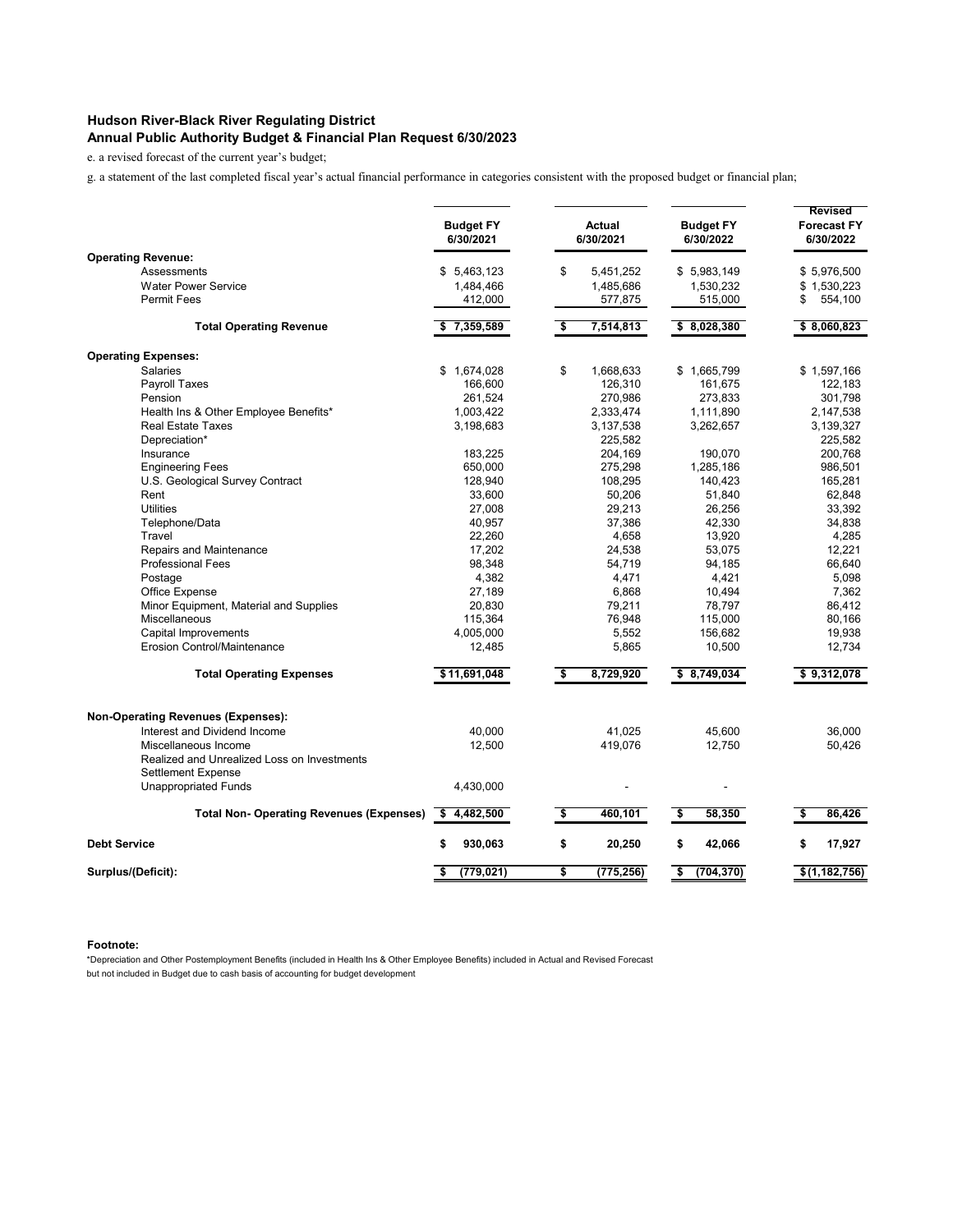| <b>Schedule</b>                                            | Revised: May 21, 2021                                                                    |                      |               |                  | <b>Budget Cycle '21-'24</b> |                                |             |                       | <b>Budget Cycle '24-'27</b> |               |                               |                        |                                                                                                                 |
|------------------------------------------------------------|------------------------------------------------------------------------------------------|----------------------|---------------|------------------|-----------------------------|--------------------------------|-------------|-----------------------|-----------------------------|---------------|-------------------------------|------------------------|-----------------------------------------------------------------------------------------------------------------|
|                                                            |                                                                                          |                      |               |                  | <b>Fiscal Year</b>          |                                |             |                       | <b>Fiscal Year</b>          |               | <b>Task Subtotal</b>          |                        |                                                                                                                 |
| <b>Structure/Stage of Remediation</b><br>Conklingville Dam | Task                                                                                     | Id / Code            |               | 2021-2022        | 2022-2023                   | 2023-2024                      | 2024-2025   |                       | 2025-2026                   | 2026-2027     |                               | <b>Structure Total</b> | <b>Comment</b>                                                                                                  |
| Foundation and Concrete Repair                             |                                                                                          |                      |               |                  |                             |                                |             |                       |                             |               |                               |                        |                                                                                                                 |
|                                                            | Engineering - Phase 2 Final Design (Zone 6,7)                                            |                      |               |                  |                             |                                |             |                       |                             |               |                               |                        | See separate budget estimate                                                                                    |
|                                                            | Construction - Phase 3 (Zone 6,7)                                                        |                      |               |                  |                             |                                |             |                       |                             |               | $\overline{\phantom{a}}$      |                        | See separate budget estimate                                                                                    |
|                                                            | Engineering - Construction Observation                                                   |                      |               |                  |                             |                                |             |                       |                             |               |                               |                        | See separate budget estimate                                                                                    |
|                                                            |                                                                                          |                      |               |                  |                             |                                |             |                       |                             |               |                               |                        |                                                                                                                 |
|                                                            | Engineering - Phase 2 Final Design (Zone 5,6,7)                                          |                      |               |                  |                             |                                |             |                       |                             |               |                               |                        | See separate budget estimate                                                                                    |
|                                                            | Construction - Phase 3 (Zone 5,6,7)                                                      |                      |               |                  |                             |                                |             |                       |                             |               |                               |                        | See separate budget estimate                                                                                    |
|                                                            | Engineering - Construction Observation                                                   |                      |               |                  |                             |                                |             |                       |                             |               | $\overline{\phantom{a}}$      |                        | See separate budget estimate                                                                                    |
|                                                            |                                                                                          |                      |               |                  |                             |                                |             |                       |                             |               |                               |                        |                                                                                                                 |
|                                                            | Response to Part 12 Recommendations Evaluation                                           | $C-E-003$            | Ŝ.            | $50,000$ \$      | 50,000                      |                                |             |                       |                             |               | 100,000                       |                        | Estimate; pending HDR proposal                                                                                  |
|                                                            | Independent Consultant Part 12D safety Inspection                                        | $C-E-008$<br>C-E-004 |               |                  |                             |                                |             | 50,000<br>$10,000$ \$ | $10,000$ \$                 |               | 50,000<br>75,000              |                        |                                                                                                                 |
|                                                            | LiDAR surevy of embankment                                                               |                      | \$            | $25,000$ \$      | $10,000$ \$                 | $10,000$ \$                    |             |                       |                             | 10,000        |                               |                        | Estimate, pending Ryan-Biggs Proposal                                                                           |
|                                                            |                                                                                          |                      |               |                  |                             |                                |             |                       |                             |               |                               |                        |                                                                                                                 |
|                                                            | Abutments, Outlet and Tailrace Repair Engineering - Phase 1 (Zone 1,2,3,4)               |                      |               |                  |                             |                                |             |                       |                             |               |                               |                        | See separate budget estimate                                                                                    |
|                                                            | Engineering - Phase 2 Final Design (Zone 1,2,3,4)                                        |                      |               |                  |                             |                                |             |                       |                             |               |                               |                        | See separate budget estimate                                                                                    |
|                                                            | Construction - Phase 3 (Zone 1,2,3,4)                                                    |                      |               |                  |                             |                                |             |                       |                             |               | $\sim$                        |                        | See separate budget estimate                                                                                    |
|                                                            | Engineering - Construction Observation                                                   |                      |               |                  |                             |                                |             |                       |                             |               | $\mathsf{S}$<br>$\sim$        |                        | See separate budget estimate                                                                                    |
|                                                            | FERC Part 12D Comprehensive Assessment                                                   |                      |               |                  |                             |                                |             | S.                    | 250,000                     |               | 250,000<br>\$                 |                        |                                                                                                                 |
|                                                            |                                                                                          |                      |               |                  |                             |                                |             |                       |                             |               |                               | 475,000                |                                                                                                                 |
| Indian Lake Dam                                            |                                                                                          |                      |               |                  |                             |                                |             |                       |                             |               |                               |                        |                                                                                                                 |
|                                                            | Remediation Engineering - Detailed / Final Design                                        | $I-E-001$            | \$            | 739,800          |                             |                                |             |                       |                             |               | 739,800                       |                        | Est 15% of Construction, pending Bergmann proposal                                                              |
|                                                            | Engineering - Construction Specs. / Docs./Bid Phase                                      | $I-E-002$            | $\mathsf{S}$  | 82,200           |                             |                                |             |                       |                             |               | 82,200                        |                        | Est 5% of Construction, pending Bergmann proposal                                                               |
|                                                            | Construction                                                                             | $I-C-001$            |               | \$               | 4,110,000                   |                                |             |                       |                             |               | 4,110,000                     |                        | Bergmann estimate.: grouting dam, raise embankment dam, replace intake gates                                    |
|                                                            | Engineering - Construction Observation                                                   | $I-E-003$            |               |                  | 616,500                     |                                |             |                       |                             |               | 616,500                       |                        | Est. 15% of Construction, pending Bergmann proposal                                                             |
|                                                            |                                                                                          |                      |               |                  |                             |                                |             |                       |                             |               |                               |                        |                                                                                                                 |
|                                                            |                                                                                          |                      |               |                  |                             |                                |             |                       |                             |               |                               | 5,548,500              |                                                                                                                 |
| <b>Stillwater Dam</b>                                      |                                                                                          |                      |               |                  |                             |                                |             |                       |                             |               |                               |                        |                                                                                                                 |
|                                                            |                                                                                          |                      |               |                  |                             |                                |             |                       |                             |               |                               |                        |                                                                                                                 |
|                                                            | Seismic Stability Analysis                                                               | $S-E-001$            | \$            | 128,186          | 24,870                      |                                |             |                       |                             |               | 153,056                       |                        | Contract C022018 Rizzo Engineering (Includes Amendment 2 services)                                              |
|                                                            | Geotechnical Investigation                                                               | $S-C-001$            | \$            | 124,682          |                             |                                |             |                       |                             |               | 124,682                       |                        | Contract D012019 Atlantic Testing Laboratories plus anticpated Change Order                                     |
|                                                            |                                                                                          |                      |               |                  |                             |                                |             |                       |                             |               |                               |                        | for two borings at Auxiliary Spillway.                                                                          |
|                                                            | Spillway Stability Evaluation - construction joint above anchor                          | S-E-002              | \$            | 4,000            |                             |                                |             |                       |                             |               | 4,000                         |                        |                                                                                                                 |
|                                                            | Engineering - IDF Recalc                                                                 | S-E-003              | \$            | 20,000           |                             |                                |             |                       |                             |               | 20,000                        |                        | HDR - Proposal TBD                                                                                              |
|                                                            |                                                                                          |                      |               |                  |                             |                                |             |                       |                             |               |                               |                        |                                                                                                                 |
|                                                            | Engineering - Breach Analysis Recalc                                                     | $S-E-004$            | Ŝ.            | 30,000           |                             |                                |             |                       |                             |               | 30,000                        |                        | HDR - Proposal TBD                                                                                              |
|                                                            | Engineering - Evaluation of Remediation Alternatives                                     | S-E-005              |               | S.               | 300,000                     |                                |             |                       |                             |               | 300,000                       |                        | Estimate                                                                                                        |
|                                                            | Engineering - Engineering Design (Est. \$300K-\$1,000K)                                  | $S-E-006$            |               |                  |                             |                                | \$1,000,000 |                       |                             |               | 1,000,000                     |                        | Estimate                                                                                                        |
|                                                            | Construction (Est. \$1,000K - \$3,000K)                                                  | S-C-002              |               |                  |                             |                                |             | \$                    | 3,000,000                   |               | 3,000,000                     |                        | Estimate                                                                                                        |
|                                                            | Engineering - Construction Observation (Est. \$150K - \$450K)                            | S-E-007              |               |                  |                             |                                |             | Ŝ.                    | 450,000                     |               | 450,000                       |                        | Estimate                                                                                                        |
|                                                            |                                                                                          |                      |               |                  |                             |                                |             | Ŝ.                    | 50,000                      |               | 50,000                        |                        |                                                                                                                 |
|                                                            | Independent Consultant Part 12D Safety Inspection                                        |                      |               |                  |                             |                                |             |                       |                             |               |                               |                        |                                                                                                                 |
|                                                            | FERC Part 12D Comprehensive Assessment                                                   | $S-E-008$            |               |                  |                             |                                |             | S.                    | 250,000                     |               | $\dot{\mathsf{S}}$<br>250,000 |                        | Estimate                                                                                                        |
|                                                            |                                                                                          |                      |               |                  |                             |                                |             |                       |                             |               |                               | 5,381,738              |                                                                                                                 |
| Sixth Lake Dam                                             |                                                                                          |                      |               |                  |                             |                                |             |                       |                             |               |                               |                        |                                                                                                                 |
|                                                            | Engineering - Hydraulic Analysis                                                         | SL-E-001             | Ŝ.            | 66,500           |                             |                                |             |                       |                             |               | 66,500                        |                        | per Acadis proposal                                                                                             |
|                                                            | Engineering - Evaluation of Remediation Alternatives                                     | SL-E-002             | $\mathsf{S}$  | 49,000           |                             |                                |             |                       |                             |               | 49,000                        |                        | per Acadis proposal                                                                                             |
|                                                            | Engineering - Concept Design<br>Engineering - Final Design                               | SL-E-003<br>SL-E-004 |               | \$               | 63,000                      |                                |             | 261,500               |                             |               | 63,000<br>261,500             |                        | per Acadis proposal<br>per Acadis proposal (Final Design cost increased to reflect design of all new structures |
|                                                            | Engineering - Bid / Contract Phase                                                       | SL-E-005             |               |                  |                             |                                |             | 10,000                |                             |               | 10,000                        |                        | per Acadis proposal                                                                                             |
|                                                            |                                                                                          |                      |               |                  |                             |                                |             |                       |                             |               |                               |                        |                                                                                                                 |
|                                                            | Construction (Est. \$1,000K - \$3,000)                                                   | SL-C-001             |               |                  |                             |                                |             | $\frac{1}{2}$         | 3,000,000                   |               | 3,000,000<br>Ś.               |                        | Estimate                                                                                                        |
|                                                            | Engineering - Construction Observation                                                   | SL-E-006             |               |                  |                             |                                |             | $\mathsf{S}$          | 163,500                     |               | 163,500<br>Ś.                 |                        | per Acadis proposal                                                                                             |
|                                                            |                                                                                          |                      |               |                  |                             |                                |             |                       |                             |               |                               | 3,613,500              |                                                                                                                 |
| Old Forge Dam                                              |                                                                                          |                      |               |                  |                             |                                |             |                       |                             |               |                               |                        |                                                                                                                 |
|                                                            | Engineering - Hydraulic Analysis<br>Engineering - Evaluation of Remediation Alternatives | OF-E-001<br>OF-E-002 | \$<br>$\zeta$ | 66,500<br>49,000 |                             |                                |             |                       |                             |               | 66,500<br>49,000              |                        | Arcadis and Aztech '19 subsurface investigation                                                                 |
|                                                            | Engineering - Concept Design                                                             | OF-E-003             |               | $\frac{1}{2}$    | 63,000                      |                                |             |                       |                             |               | 63,000                        |                        | per Acadis proposal<br>per Acadis proposal                                                                      |
|                                                            | Engineering - Final Design                                                               | OF-E-004             |               |                  |                             | $\ddot{\mathsf{S}}$<br>261,500 |             |                       |                             |               | 261,500                       |                        | per Acadis proposal (Final Design cost increased to reflect design of all new structures                        |
|                                                            | Engineering - Bid / Contract Phase                                                       | OF-E-005             |               |                  |                             | 10,000<br>\$                   |             |                       |                             |               | 10,000                        |                        | per Acadis proposal                                                                                             |
|                                                            |                                                                                          |                      |               |                  |                             |                                |             |                       |                             |               |                               |                        |                                                                                                                 |
|                                                            | Construction (Est. \$2,000K - \$4,000)                                                   | OF-C-001             |               |                  |                             |                                |             | 4,000,000             |                             |               | 4,000,000                     |                        |                                                                                                                 |
|                                                            | Engineering - Construction Observation                                                   | OF-E-006             |               |                  |                             |                                |             | 163,500               |                             |               | 163,500                       |                        | per Acadis proposal                                                                                             |
| Hawkinsville Dam                                           |                                                                                          |                      |               |                  |                             |                                |             |                       |                             |               |                               | 4,613,500              |                                                                                                                 |
|                                                            |                                                                                          |                      |               |                  |                             |                                |             |                       |                             |               |                               |                        |                                                                                                                 |
|                                                            | Engineering - Bid / Contract Phase                                                       | H-E-004              | S.            | 10,000           |                             |                                |             |                       |                             |               | 10,000                        |                        | Kleinschmidt contract C012012                                                                                   |
|                                                            | <b>Construction Remediation</b>                                                          | H-C-001              |               |                  | \$2,347,000                 |                                |             |                       |                             |               | 2,347,000                     |                        | Kleinschmidt Probable Cost Estimate 082120 inlcudes 20% contingency                                             |
|                                                            | Engineering - Construction Observation                                                   | H-E-005              |               |                  | 20,000                      |                                |             |                       |                             |               | 20,000                        |                        | Kleinschmidt contract C012012- limited part time on site                                                        |
|                                                            |                                                                                          |                      |               |                  |                             |                                |             |                       |                             |               |                               | 2,377,000              |                                                                                                                 |
| <b>TOTAL</b>                                               |                                                                                          |                      |               | $1,444,868$ \$   | 7,604,370 \$                | $281,500$ \$                   |             | 5,495,000 \$          | 7,173,500 \$                | 10,000        | 22,009,238 \$<br>-Ś           | 22,009,238             |                                                                                                                 |
|                                                            | Hudson River Area Total                                                                  |                      | Ŝ.            |                  | 897,000 \$ 4,786,500 \$     | 10,000 \$                      |             | $60,000$ \$           | 260,000 \$                  | 10,000        | 6,023,500<br>Ŝ                |                        |                                                                                                                 |
|                                                            | <b>Black River Area Total</b>                                                            |                      | $\mathsf{S}$  |                  | 547,868 \$ 2,817,870 \$     | $271,500$ \$                   |             | $5,435,000$ \$        | $6,913,500$ \$              |               | 15,985,738 \$<br>Ŝ.           | 22,009,238             |                                                                                                                 |
|                                                            |                                                                                          |                      |               |                  |                             |                                |             |                       |                             |               |                               |                        |                                                                                                                 |
|                                                            | Hudson River Area Budget Cycle Total                                                     |                      |               |                  |                             | 5,693,500<br>\$                |             |                       | \$                          | 330,000       |                               | 6,023,500<br>- \$      |                                                                                                                 |
|                                                            | <b>Black River Area Budget Cycle Total</b>                                               |                      |               |                  |                             | \$3,637,238                    |             |                       |                             | \$ 12,348,500 |                               | 15,985,738<br>Ŝ.       |                                                                                                                 |

8:26 AM6/7/2022 S:\Accounting\Budget - Engineering\Engineering\2021-2024\Engineering and Construction Budget Schedule 21-27 052121

| al                                                                                                                          |
|-----------------------------------------------------------------------------------------------------------------------------|
|                                                                                                                             |
|                                                                                                                             |
|                                                                                                                             |
|                                                                                                                             |
|                                                                                                                             |
|                                                                                                                             |
|                                                                                                                             |
|                                                                                                                             |
| gmann proposal                                                                                                              |
| mann proposal;<br>raise embankment dam, replace intake gates                                                                |
| rgmann proposal                                                                                                             |
|                                                                                                                             |
|                                                                                                                             |
|                                                                                                                             |
|                                                                                                                             |
| (Includes Amendment 2 services)                                                                                             |
| boratories plus anticpated Change Order                                                                                     |
|                                                                                                                             |
|                                                                                                                             |
|                                                                                                                             |
|                                                                                                                             |
|                                                                                                                             |
|                                                                                                                             |
|                                                                                                                             |
|                                                                                                                             |
|                                                                                                                             |
|                                                                                                                             |
|                                                                                                                             |
|                                                                                                                             |
|                                                                                                                             |
|                                                                                                                             |
|                                                                                                                             |
|                                                                                                                             |
|                                                                                                                             |
|                                                                                                                             |
|                                                                                                                             |
|                                                                                                                             |
|                                                                                                                             |
|                                                                                                                             |
|                                                                                                                             |
|                                                                                                                             |
|                                                                                                                             |
|                                                                                                                             |
|                                                                                                                             |
|                                                                                                                             |
|                                                                                                                             |
| t increased to reflect design of all new structures)<br>vestigation<br>t increased to reflect design of all new structures) |
| 082120 inlcudes 20% contingency                                                                                             |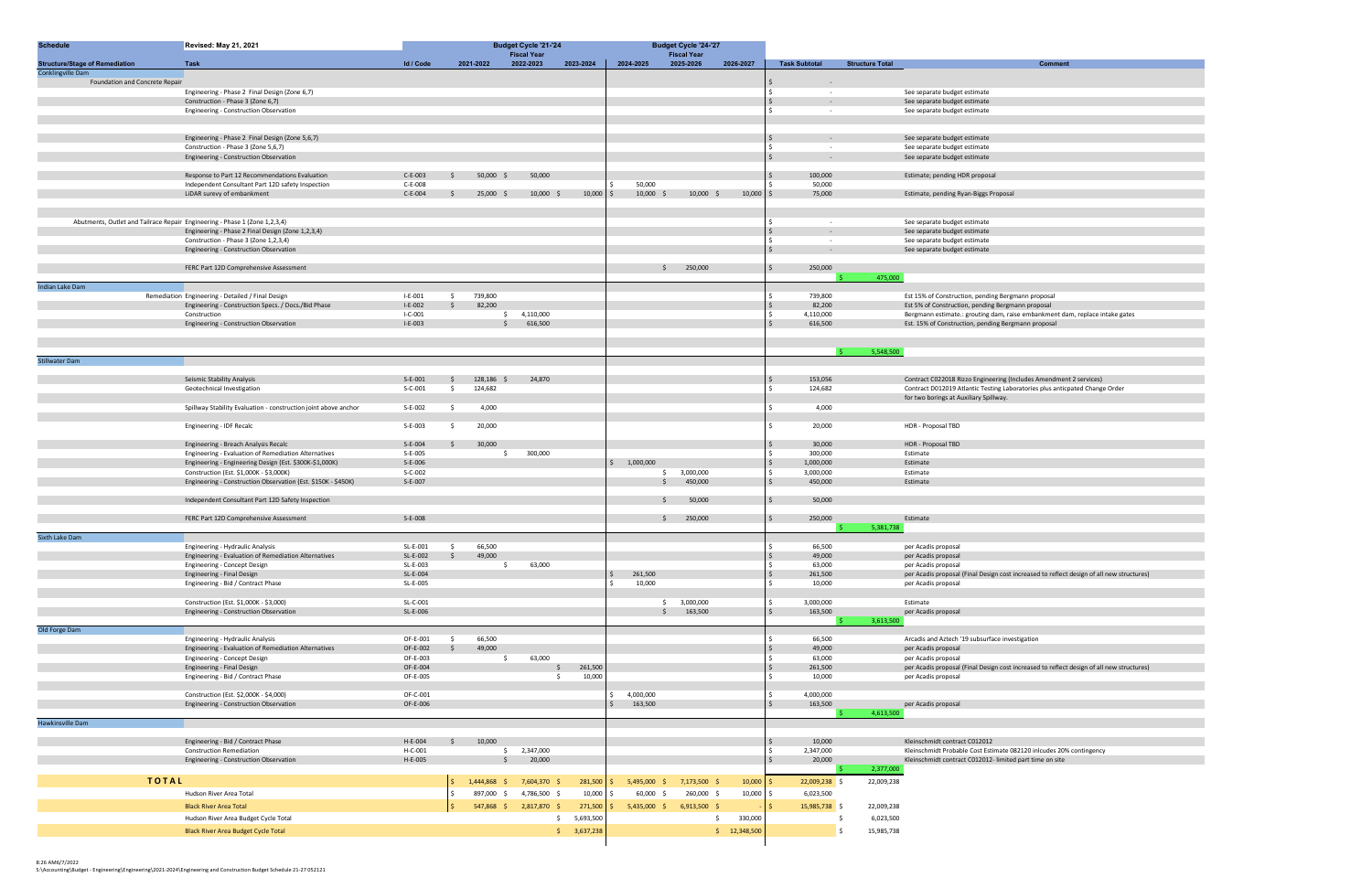| <b>Schedule</b>                       | Revised: May 21, 2021                                                      | <b>Budget Cycle '21-'24</b> |               | <b>Budget Cycle '24-'27</b> |                                    |            |                      | <b>Budget Cycle '27-'30</b> |                    |                           |         |                |                    |                      |           |                      |                        |
|---------------------------------------|----------------------------------------------------------------------------|-----------------------------|---------------|-----------------------------|------------------------------------|------------|----------------------|-----------------------------|--------------------|---------------------------|---------|----------------|--------------------|----------------------|-----------|----------------------|------------------------|
|                                       |                                                                            |                             |               |                             | <b>Fiscal Year</b>                 |            |                      |                             | <b>Fiscal Year</b> |                           |         |                | <b>Fiscal Year</b> |                      |           |                      |                        |
| <b>Structure/Stage of Remediation</b> | <b>Task</b>                                                                | Id / Code                   | 2021-2022     |                             | 2022-2023                          | 2023-2024  | 2024-2025            |                             | 2025-2026          | 2026-2027                 |         | 2027-2028      | 2028-2029          | 2029-2030            |           | <b>Task Subtotal</b> | <b>Structure Total</b> |
| Conklingville Dam                     |                                                                            |                             |               |                             |                                    |            |                      |                             |                    |                           |         |                |                    |                      |           |                      |                        |
| Foundation and Concrete Repair        |                                                                            |                             |               |                             |                                    |            |                      |                             |                    |                           |         |                |                    |                      |           |                      |                        |
|                                       | Engineering - Phase 2 Final Design (Zone 5,6,7)                            | $C-E-001$                   | 854,300<br>Ś. |                             |                                    |            |                      |                             |                    |                           |         |                |                    |                      |           | 854,300              |                        |
|                                       | Construction - Phase 3 (Zone 5,6,7)                                        | $C-C-001$                   |               |                             | $5,047,200$ \$                     | 11,776,800 |                      |                             |                    |                           |         |                |                    |                      |           | 16,824,000           |                        |
|                                       | Engineering - Construction Observation                                     | C-E-002                     |               |                             | 463,920 \$                         | 1,082,480  |                      |                             |                    |                           |         |                |                    |                      |           | 1,546,400            |                        |
|                                       |                                                                            |                             |               |                             |                                    |            |                      |                             |                    |                           |         |                |                    |                      |           |                      |                        |
|                                       | Abutments, Outlet and Tailrace Repair Engineering - Phase 1 (Zone 1,2,3,4) | $C-E-005$                   |               |                             | 300,000                            | 300,000    | 300,000              |                             |                    |                           |         |                |                    |                      |           | 900,000              |                        |
|                                       | Engineering - Phase 2 Final Design (Zone 1,2,3,4)                          | $C-E-006$                   |               |                             |                                    |            | 400,000              |                             | 200,000            |                           |         |                |                    |                      |           | 600,000              |                        |
|                                       | Construction - Phase 3 (Zone 1,2,3,4)                                      | $C-C-002$                   |               |                             |                                    |            |                      |                             | 2,000,000          | 3,000,000                 |         | 3,000,000      |                    |                      |           | 8,000,000            |                        |
|                                       | Engineering - Construction Observation                                     | C-E-007                     |               |                             |                                    |            |                      |                             | 300,000<br>- S     | 450,000                   |         | 450,000        |                    |                      |           | 1,200,000            |                        |
|                                       |                                                                            |                             |               |                             |                                    |            |                      |                             |                    |                           |         |                |                    |                      |           |                      |                        |
|                                       | Dow Valve Replacement Engineering - Preliminary Design                     |                             |               |                             |                                    |            |                      |                             |                    |                           | $\zeta$ | 600,000        |                    |                      |           | 600,000              |                        |
|                                       | Engineering - Final Design                                                 |                             |               |                             |                                    |            |                      |                             |                    |                           |         |                | 300,000            |                      |           | 300,000              |                        |
|                                       | Construction                                                               |                             |               |                             |                                    |            |                      |                             |                    |                           |         |                |                    | $9,000,000$ \$<br>S. |           | 9,000,000            |                        |
|                                       | Engineering - Construction Observation                                     |                             |               |                             |                                    |            |                      |                             |                    |                           |         |                |                    | 900,000 \$           |           | 900,000              |                        |
|                                       |                                                                            |                             |               |                             |                                    |            |                      |                             |                    |                           |         |                |                    |                      |           |                      |                        |
|                                       |                                                                            |                             |               |                             |                                    |            |                      |                             |                    |                           |         |                |                    |                      |           |                      |                        |
|                                       |                                                                            |                             |               |                             |                                    |            |                      |                             |                    |                           |         |                |                    |                      |           |                      |                        |
|                                       |                                                                            |                             |               |                             |                                    |            |                      |                             |                    |                           |         |                |                    |                      |           |                      | 40,724,700             |
| <b>TOTAL</b>                          |                                                                            |                             | $854,300$ \$  |                             | $5,811,120 \quad $13,159,280$ \$   |            | 700,000              | S.                          | $2,500,000$ \$     | $3,450,000$ $\frac{1}{5}$ |         | 4,050,000 \$   | $300,000$ \$       | $9,900,000$ \$       |           | 40,724,700           |                        |
|                                       |                                                                            |                             |               |                             |                                    |            |                      |                             |                    |                           |         |                |                    |                      |           |                      |                        |
|                                       |                                                                            |                             |               |                             |                                    |            |                      |                             |                    |                           |         |                |                    |                      |           |                      |                        |
|                                       | <b>Foundation and Concrete Repair</b>                                      |                             | 854,300       | S.                          | $5,511,120 \quad $12,859,280$ \$   |            |                      | $-5$                        | $-5$               |                           | · I S · | $-5$           | $-5$               |                      | $\vert$ s | 19,224,700           |                        |
|                                       | Abutments, Outlet and Tailrace Repair                                      |                             |               | $-5$                        | 300,000<br>-Ś.                     | 300,000    | 700,000<br>$\vert$ S | S.                          | 2,500,000<br>S.    | $3,450,000$ $\frac{2}{5}$ |         | $3,450,000$ \$ | $-5$               |                      | $-$ 5     | 10,700,000           | 29,924,700             |
|                                       | Dow Valve Replacement                                                      |                             |               | $-5$                        | $-5$                               | $-15$      |                      | $-5$                        | $-5$               | $-15$                     |         | $600,000$ \$   | 300,000            | $9,900,000$ \$<br>\$ |           | 10,800,000           | 40,724,700             |
|                                       |                                                                            |                             | 854,300       | S.                          | $5,811,120 \div 13,159,280$ $\div$ |            | 700,000              | \$                          | 2,500,000<br>\$    | 3,450,000                 | -S      | 4,050,000 \$   | 300,000 \$         | $9,900,000$ \$       |           | 40,724,700           |                        |
|                                       |                                                                            |                             |               |                             |                                    |            |                      |                             |                    |                           |         |                |                    |                      |           |                      |                        |